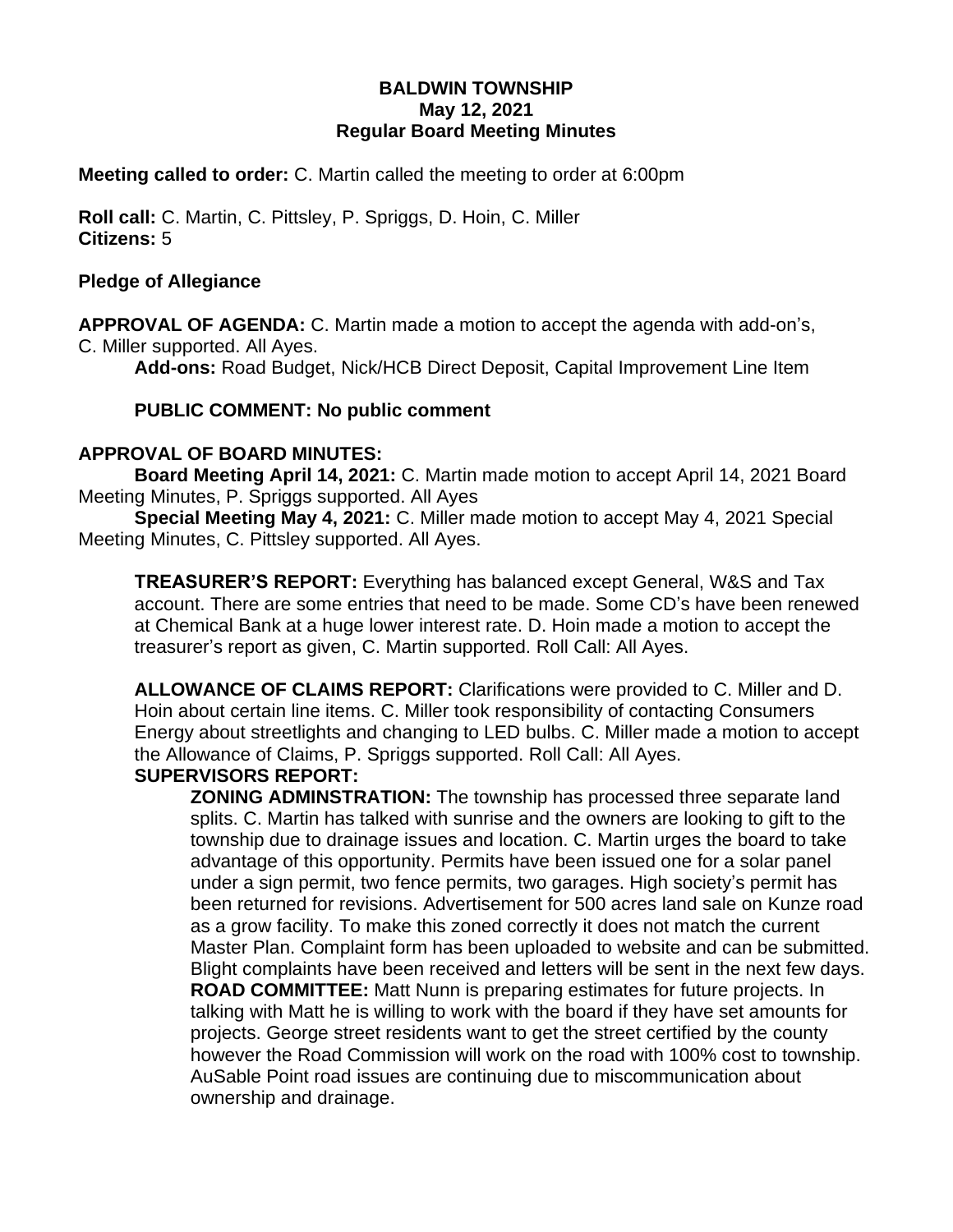# **COMMITTEE REPORTS:**

**PLANNING COMMISSION:** May meeting was canceled due to an incomplete application. Draft of competitive bid score criteria is still in the works and will be integrated into an ordinance. Other topics to be discussed are temporary signage ordinance and Airbnb short term rentals in residential area.

**WATER DEPARTMENT:** Water main extension is over halfway through; fire hydrants are on back order and delaying progress. Two additional residents would like to tap into the line the price is \$1,014 per house, the board is to decide a connection fee. C. Martin made motion to approve two extra taps not to exceed \$2,028 dollars to lay taps in the water main, C. Pittsley supported. Roll Call: All Ayes. Old consumers building has been occupied and water was turned on with leaks in the building and system. The occupant's sewer bill will be credited the amount that went into the ground instead of through the sewer system. W&S team is attending continuing education classes and M. Timerick is still in process of certifying for level S4.

**FIRE REPORT:** There have been 5 calls in April, one building fire was a complete loss. The township is enrolling in Insurance Fire Withholding. This program will provide the township with the funds, from the insurance company, to demolish the structure following a total loss.

**CORRESPONDENCE:** No correspondence needs to be discussed at this time. **UNFINISHED BUSINESS:**

**DDA-TIFA:** The board has been combing through minutes to correct the capture discrepancies.

**Codifying Ordinances:** Been looking around to see companies that provide this service. Will be entertaining bids in the near future.

**Tawas City Police Department:** Mark Ferguson will be sitting on a committee to see if this is a service that the residents want. C. Martin is looking for others to sit on this committee.

**Health Insurance Allowance:** It has been proposed the \$24,000 admin fee from water & sewer will be used to provide a Health Savings Account, with \$300 per month, for Township Employees and Elected Officials. C. Martin is looking into short- and long-term disability for the W&S department. This will be drafted into a resolution. D. Hoin made suggestion to split off the disability to get the Health Savings Account in the works. This topic will be tabled.

**Iosco Community Grant Application:** The grant has been finished but not yet been submitted. The second round of estimates were much lower than the first round. This has been tabled till next year in order to do more research and give the parks & rec committee time to get their bearings.

**Website Maintenance:** This will be setup at a current rate of \$100/month. C. Martin made a motion to pay for website maintenance at a rate of \$100/month, C. Pittsley supported. All Ayes.

**Tawas Lake Project:** EGLE permit has been obtained. C. Martin provided more information as to what the project will be entailing. Baldwin Township and East Tawas will be hosting a Town Hall Meeting to educate and answer question on the DASH portion of the Tawas Lake Project on May 28, 2021.

#### **NEW BUSINESS:**

**Huron Shores Hills Subdivision Lot #47:** Residents would like to move the easement 5 feet to give Lot #47 the proper right away and straighten out the easement. Doing this will align the easement with the drain. C. Miller made a motion to consider the lot split of Huron Shores Hills Subdivision Lot #47, C. Martin supported. Roll Call: All Ayes.